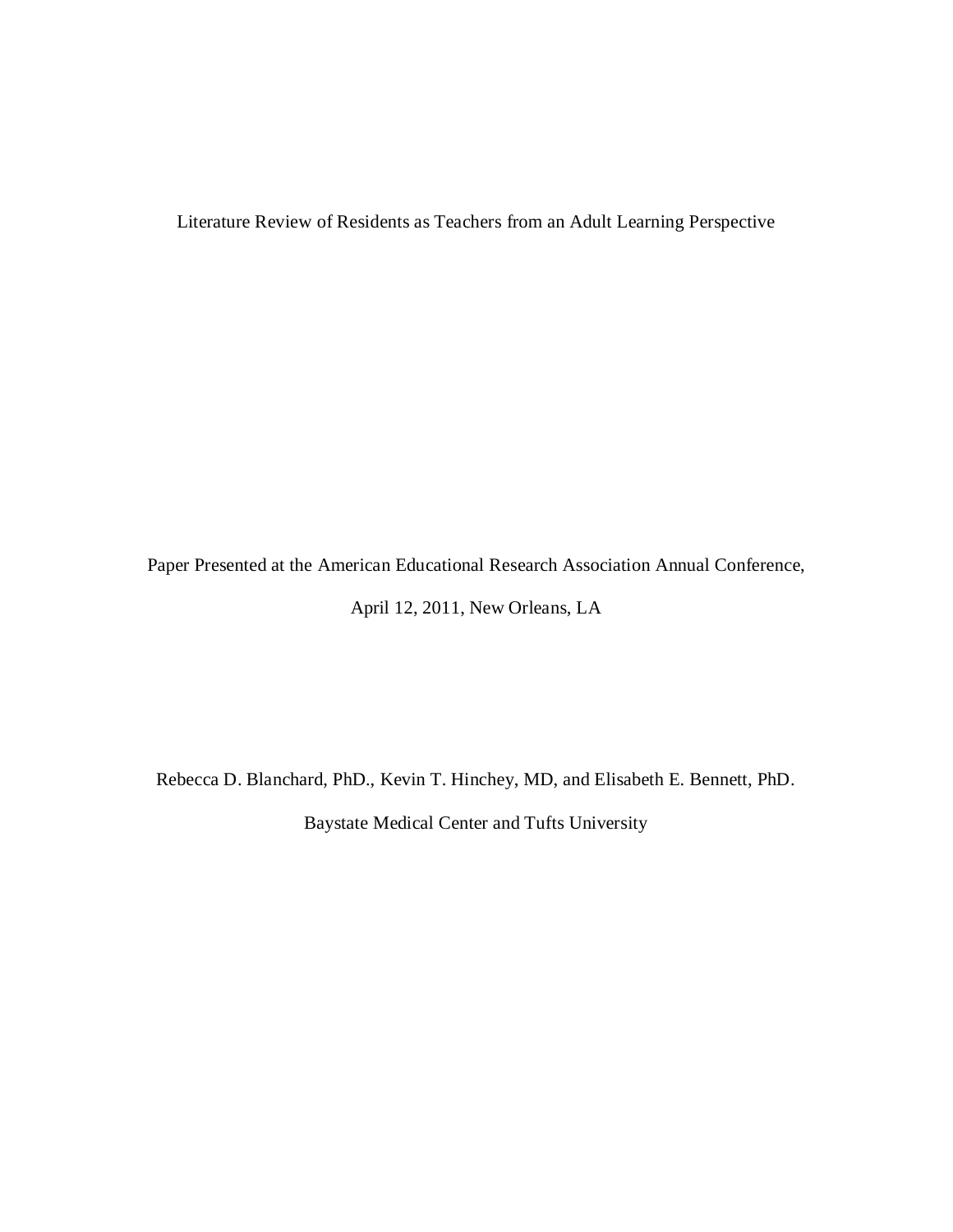### Abstract

Academic medical centers represent the intersection of higher education and workforce development. However residents often utilize traditional pedagogical approaches learned from higher education settings that fail to translate with adult learners. The purpose of this study is to synthesize literature on resident teachers from the perspective of adult learning – particularly the concept of andragogy – to provide insight for improving medical education. This integrative literature review relies on one aspect of adult learning - Malcolm Knowles' (1984) tenets of andragogy - as a theoretical framework. Articles are pulled from eight databases using keywords of "residents as teachers" and "adult learning." Data was synthesized from articles which identified skills and characteristics of resident teachers either as a framework or as part of their residentsas-teachers curriculum. Results of this review present these characteristics as mechanisms for achieving the five tenets of Knowles' (1984) model of adult learning. This study is relevant, as it connects andragogy with medical education and posits that teaching skills be more clearly conceptualized for faculty and residents and incorporated into their respective curricula.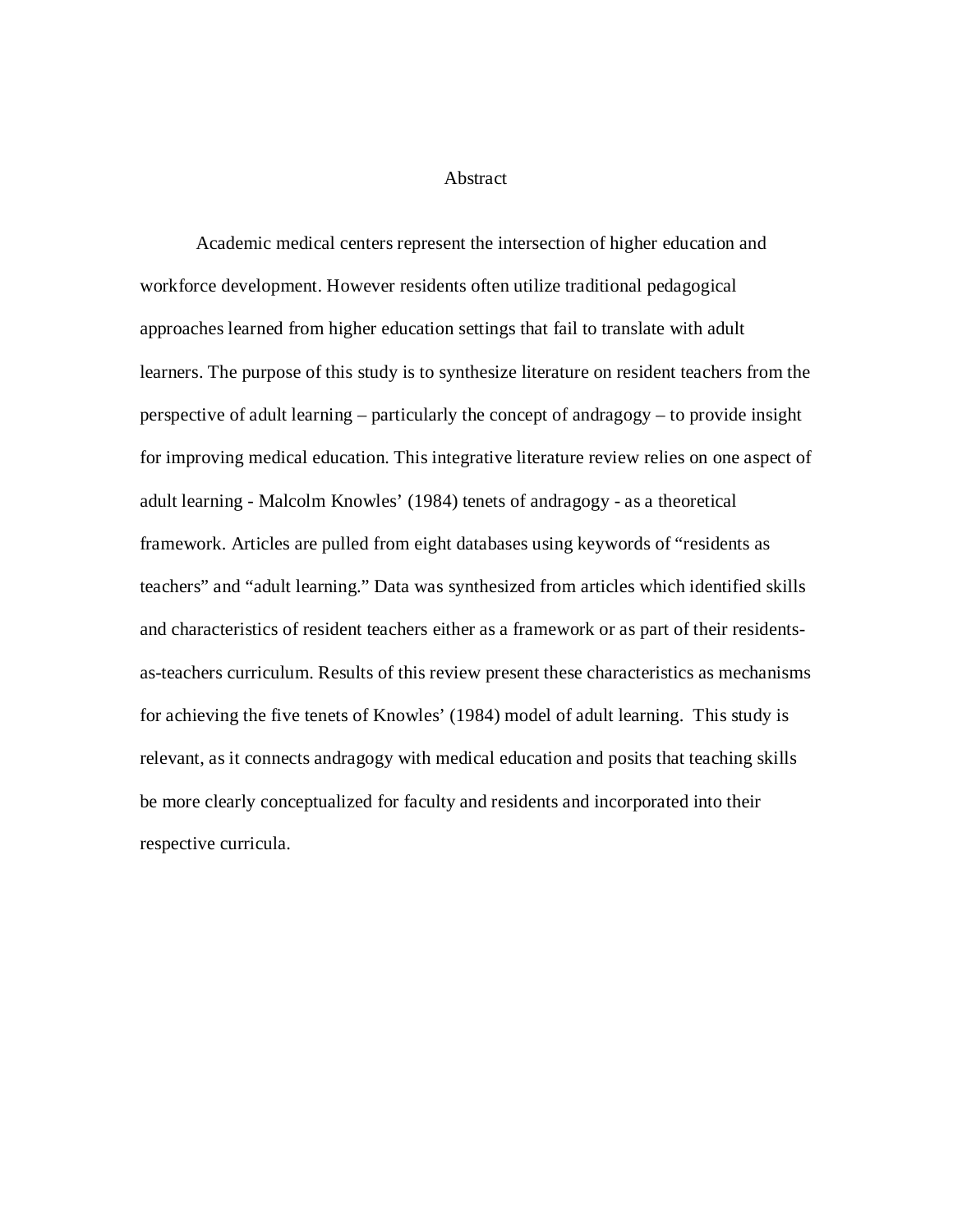With historic legislation on healthcare reform, major demographic shifts in the American population, mass retirements, and the quickened pace of innovation, medical education is at the crossroads of unprecedented change. Some believe that demand for physicians will soon outstrip supply. Christensen, Grossman, and Hwang (2009) believe that hospitals will have to move toward a corporate education model, thus assuming a greater role in the higher education of medical doctors. The field has long relied on Academic Medical Centers (AMCs) to provide a continuum of education for undergraduate, graduate (residency), and continuing education. AMCs are unique environments that represent the intersection of higher education and workforce development, offering formal learning, such as lectures and didactic sessions, and informal learning through clinical experience. Given the changing landscape, medical education must examine its educational infrastructure, such as curriculum, facilities, cost, faculty development, and student pipeline to ensure a quality workforce. This paper specifically addresses one aspect of the infrastructure: residents as teachers (RasT).

Researchers estimate that residents spend at least twenty percent of their time teaching junior learners (Greenberg, Goldberg, & Jewett, 1984; Hatem, 2003) yet the field has not clearly defined necessary teaching competencies. Residents arrive at AMCs from many different medical schools with highly variable teaching skills and philosophies. Some medical schools have incorporated teaching into the curriculum, whereas others trust that solid medical knowledge and presentation experience represent sufficient preparation. Residents differ from attending faculty: their time at an AMC is typically transient, they may not wish to pursue a faculty career, evaluation of their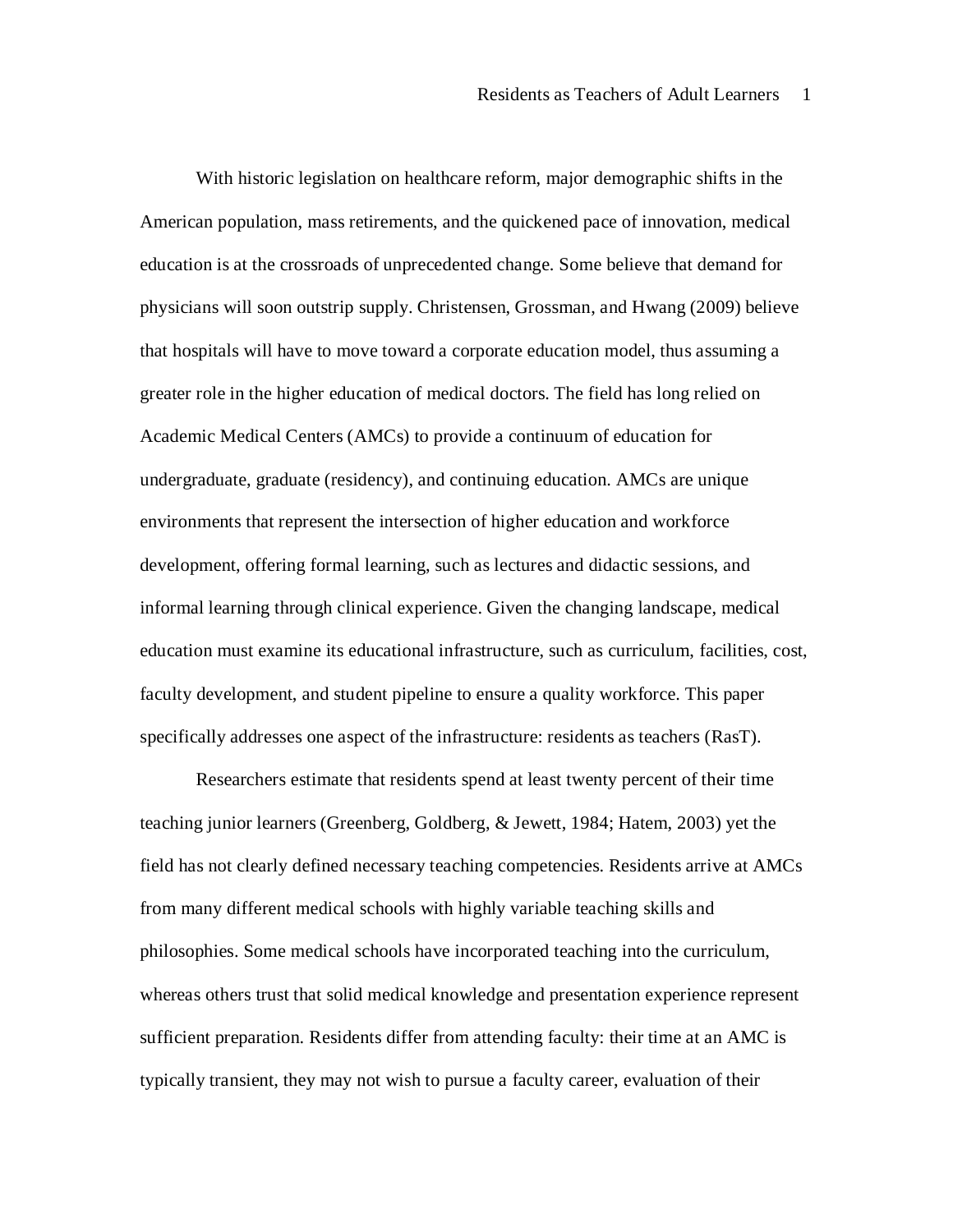teaching is used for knowledge assessment, and they are often young adults with little experience in professional work culture. Residents are expected to become increasingly independent and self-directed as they balance personal and professional development.

Teaching in an AMC involves colleagues, subordinates, patients, and medical students in a sometimes harried clinical environ. Prior research has found that residents can role model wrong behavior to medical students (Bennett, O'Reilly, & Campfield, 2010), which undermines their teaching. Residents often follow traditional pedagogical approaches learned from higher education settings that do not translate well with adult learners in AMCs. Teaching adults requires a new set of skills, abilities, and relationships yet the extent to which residents are prepared to become educators of adults is questionable. The purpose of this paper is to review and synthesize literature on resident teachers from the perspective of adult learning, which will provide insight for improving medical education infrastructure.

# **Literature and Theoretical Frame**

Adult Learning is the principle theory for this literature review, particularly the concept of andragogy. It was introduced in the United States by Malcolm Knowles, whose work was based in Humanism thought that regards learners as autonomous, free, and growth-oriented (Merriam, 2001). Andragogy was defined as the art and science of helping adults learn (Knowles, 1984), which stands in juxtaposition with traditional pedagogical assumptions as well as general experiences of learning in childhood. Knowles proposed five tenets of adult learning. Adapted from Knowles, Holton, and Swanson (2005), these five tenets are: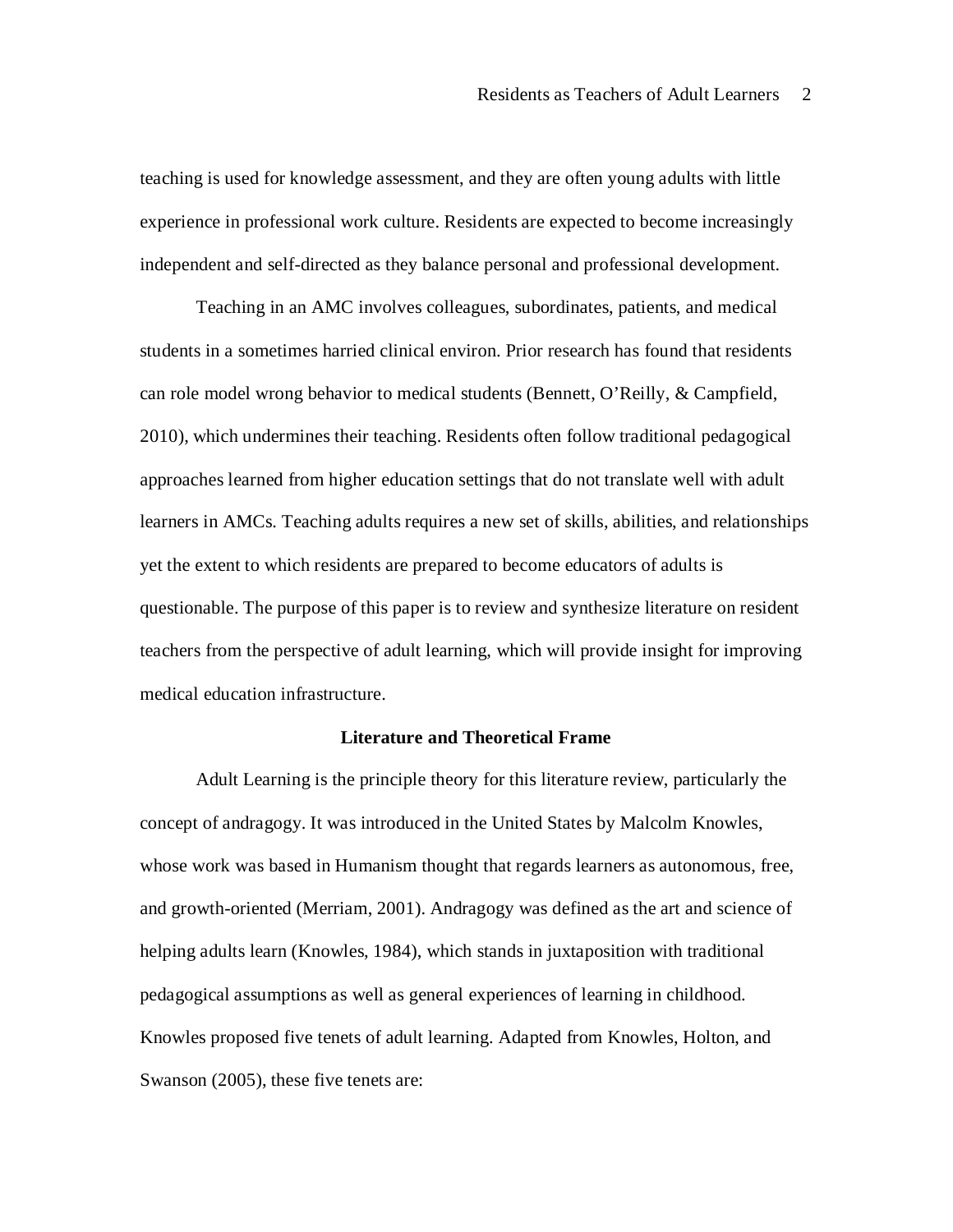- 1. Adults have a high need to know why they need to know something. They learn best when they self-discover learning gaps through real and simulated experiences.
- 2. Adults have an independent self-concept, take responsibility for one's life, are increasingly self-directed, and have a deep psychological need to control learning.
- 3. Adults enter into learning with a greater volume and quality of experiences. They vary in learning styles, backgrounds, motivational factors and needs; this fund of knowledge provides rich resources for learning through activities such as simulation, group discussion, and case method but can form biases that inhibit the integration of new material.
- 4. Readiness to learn results from real-life problems and entry into new developmental stages and changing social roles. These stages can be jumpstarted through such activities as career counseling and simulation.
- 5. Adult learning is life-centered rather than subject-centered; the greatest motivation is internal and when an activity presents new knowledge, values, and skills readily applicable to real-life.

New learning that conflicts with prior learning causes adults to re-evaluate existing material and integrate conflicting information more slowly (Zemke & Zemke, 1995). Two criticisms of andragogy question whether all cultures tend toward self-direction and the role of the wider social context of adult learners (Merriam, Caffarella, & Baumgartner, 2009). Self-direction is an enduring component of adult education and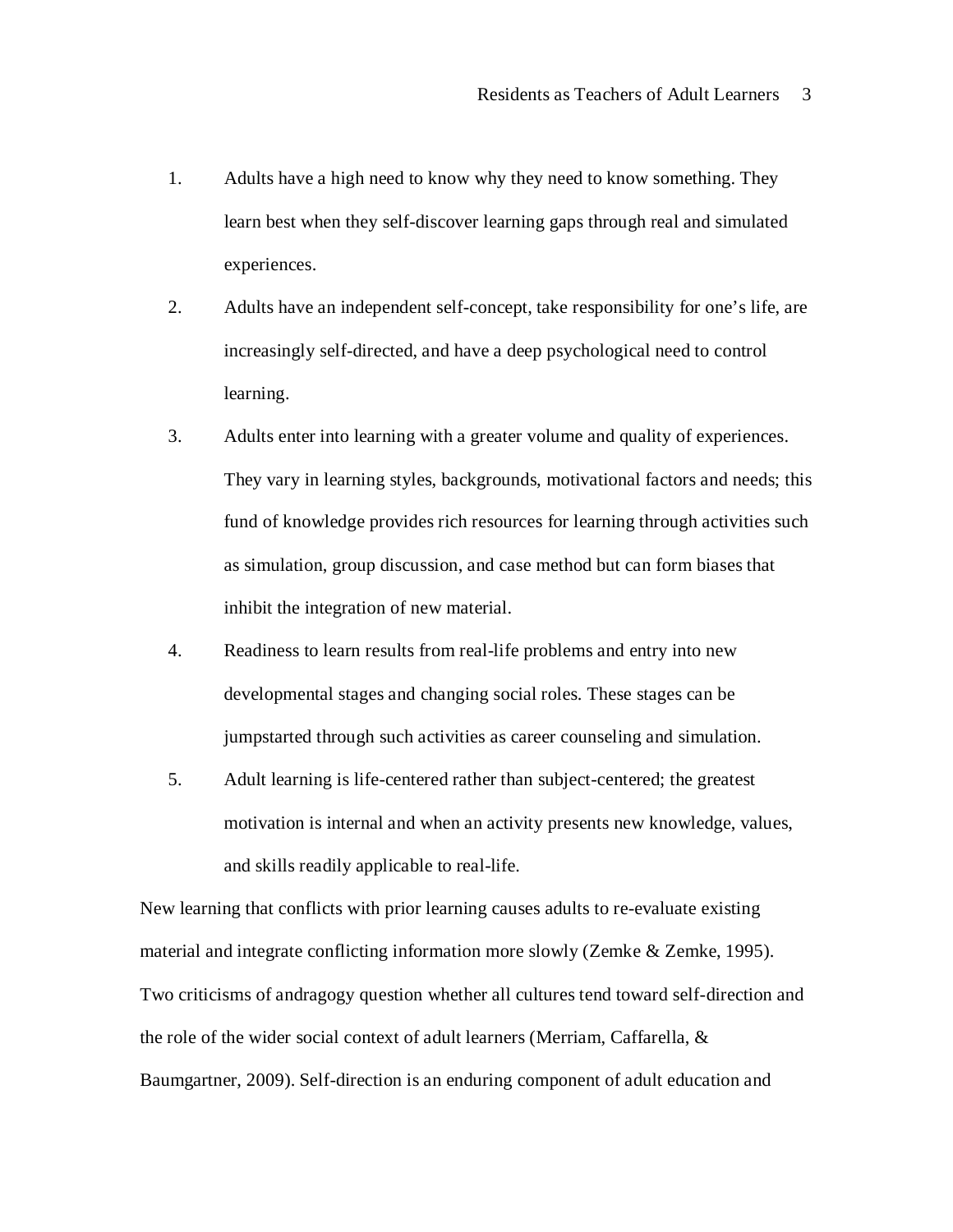when adult learning is problem-centered, it is likely to be informal and involve experiential learning processes (Kolb, 1984) that contrast with traditional higher education pedagogy. Learning in clinical environments is highly experiential and problem-centered. Since adult learning theory focuses on teachers as facilitators of learning, it emphasizes interpersonal and adult relational skills in addition to subject knowledge; however, new residents may have little exposure to adult learning theory or even recognize the need to move from independent learning necessary for success in traditional higher education to teaching and learning skills that lead to success at AMCs.

Prior RasT literature reviews have focused on teaching program evaluations with emphasis on course comparisons and outcomes (see Hill, Yu, Barrow, & Hattie, 2009; Post, Quattlebaum, & Benich, 2009; Wamsley, Julian, & Wipf, 2004). These reviews covered interventions and tools. Noticeably missing was a discussion of underlying constructs and theories of resident teaching.

## **Methods**

### **Integrative Literature Review**

An integrative review of the literature (Cooper, 1982) was conducted by synthesizing articles on RasT. Following Cooper's (1982) methodology, a problem statement was developed. The research question driving the study was: what are the essential skills and characteristics of resident teachers consistent with andragogy? The search term "resident as teacher" was used alone and in conjunction with the phrase "adult learning" to comb literature across eight databases, including; PubMed, Ovid, SpringerLink, Web of Science, PsychINFO, JSTOR, Wiley-Interscience, and SCOPUS.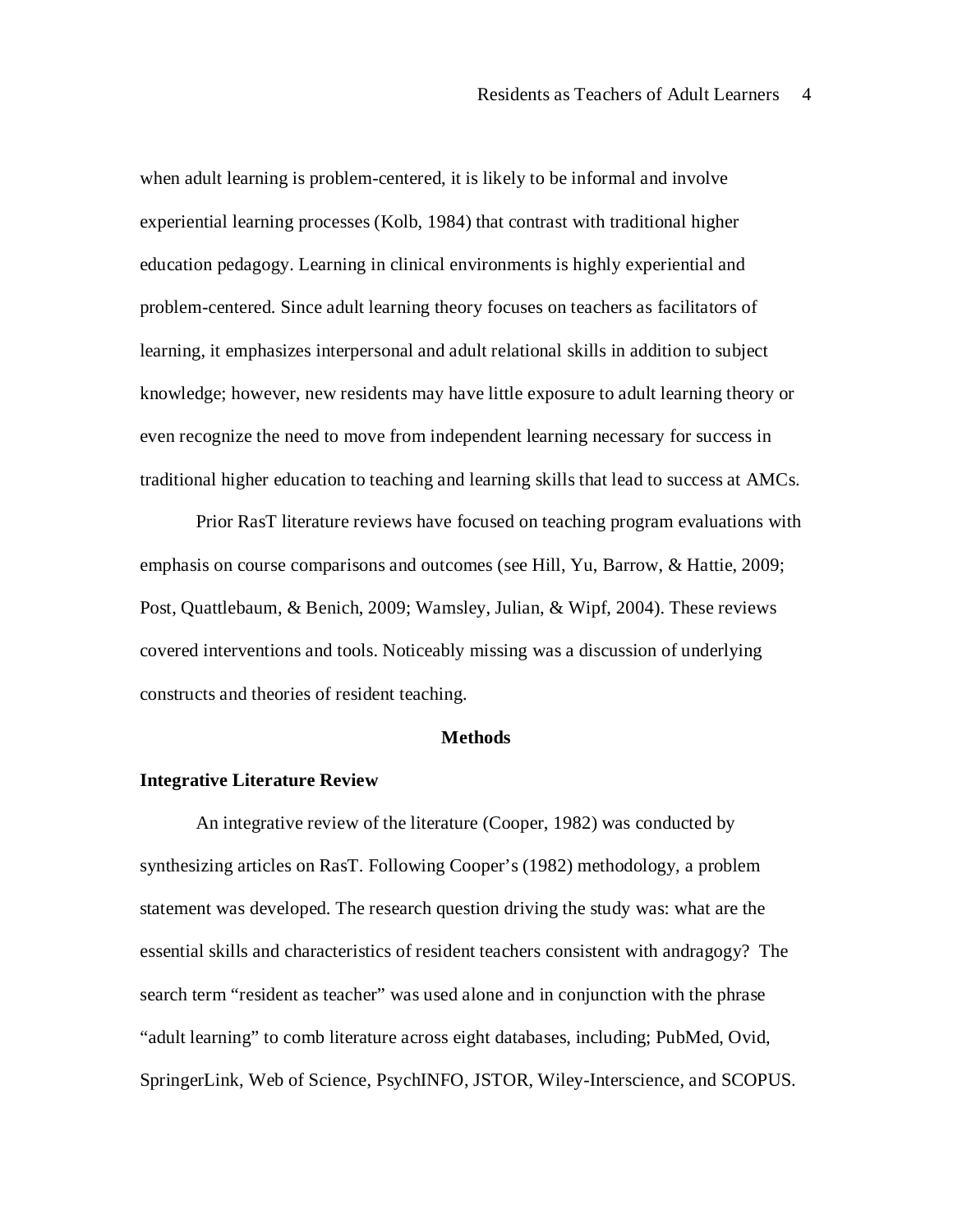Books were excluded from the search criteria, as were journal articles referencing graduate medical education outside North America. The search was limited to articles published between 1990 and 2010. Reference lists from selected articles were also searched individually for relevant sources. This review was substantially complete by the submission deadline.

### **Results**

# **Essential Characteristics for Resident Teachers**

Results of the literature search identified 32 citations. Abstracts from all citations were reviewed for relevance. After excluding articles which did not focus on resident teaching skills, 17 articles remained for the final analysis. Characteristics and skills were synthesized for content and mapped onto the tenets of adult learning (see Table 1).

Following are descriptions of the five tenets of the andragogical model and how they translate to resident teaching. RasT skills and characteristics found in the literature are presented as mechanisms for achieving these tenets. Some characteristics cut across all of the tenets and are presented in a separate category.

# **The need to know why/self-discovery of learning gaps.**

Residents must encourage continual knowledge development to help junior medical students identify learning needs and to synthesize new information into existing schemas. They must "help the learners become aware of the 'need to know'" (Knowles et al., 2005, p. 64). Resident teachers can promote this self-discovery process through assessment and feedback which should be "both corrective and reinforcing, and establish plans for learner improvement," (Heflin, Pinheiro, Kaminetzky, & McNeill, 2009,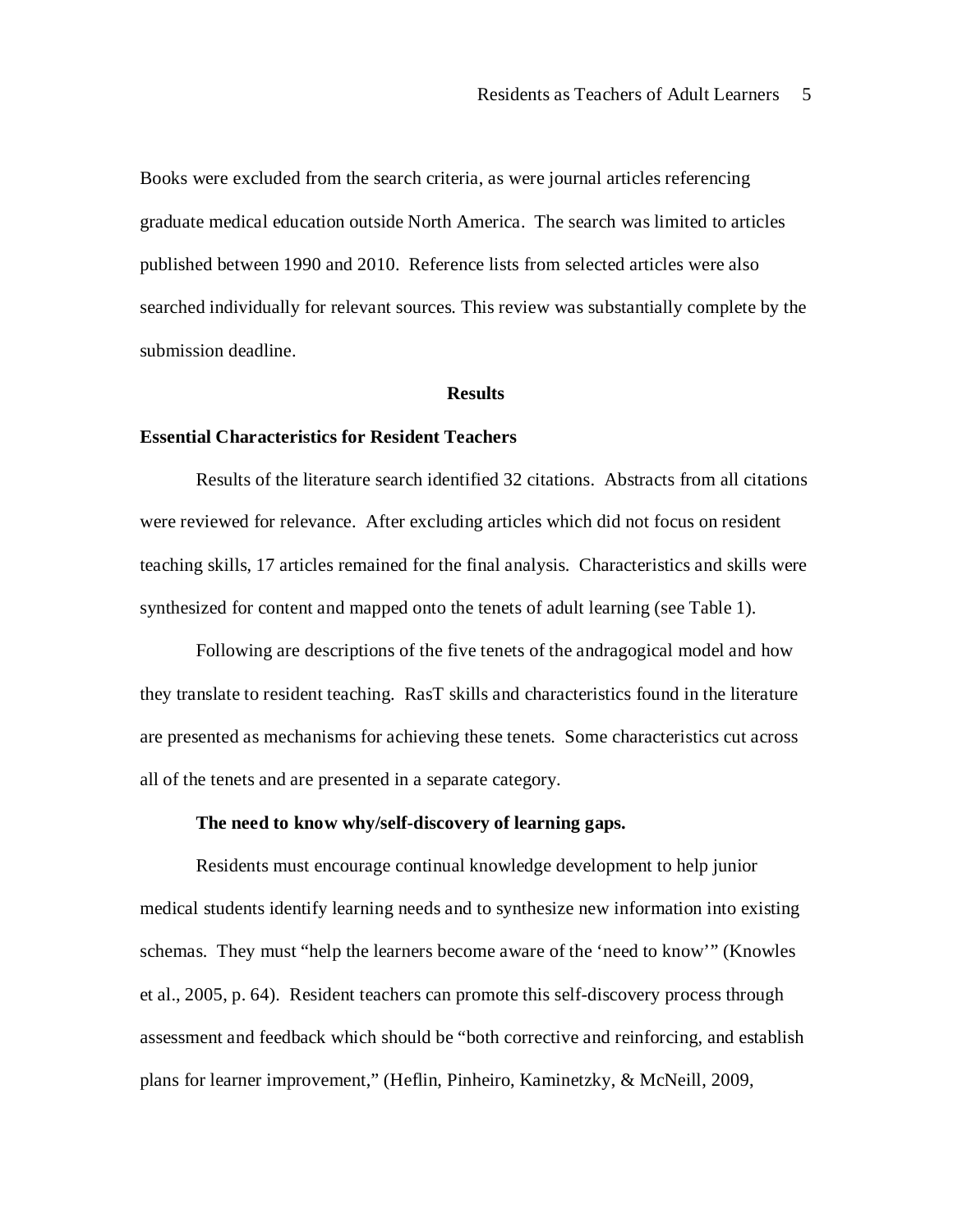p.e234). In addition, residents should engage learners in the literature and develop lifelong learning practices.

#### **Learning autonomy and relationship with teacher.**

Adult learners are typically self-directed and control their own learning (Merriam, 2001; Zemke & Zemke, 1995). Residents must alter their teaching practices to promote autonomy in their learners. They can do this by engaging learners through effective questioning and by asking them to discuss their diagnoses aloud. Students who are engaged and involved in the material are more likely to satisfy the "deep, psychological need to be seen by others and treated by others as being capable of self direction" (Knowles et al., 2005, p. 65), important for physician identity development. Residents must also leverage the self-direction of their learners; this efficiency is necessary given time constraints in clinical teaching.

### **Incorporation of background experiences and existing funds of knowledge.**

Effective resident teachers incorporate the prior experiences of their learners. They can tap into the great volume of learners' experiences, either with problem solving or group discussions (Knowles et al., 2005), which allow adult students to learn from each other as well as integrate prior knowledge. Further, by establishing rapport with learners, resident teachers can gain knowledge about their background experiences and more effectively tap into that knowledge across different contexts.

## **Life stages and changing social roles.**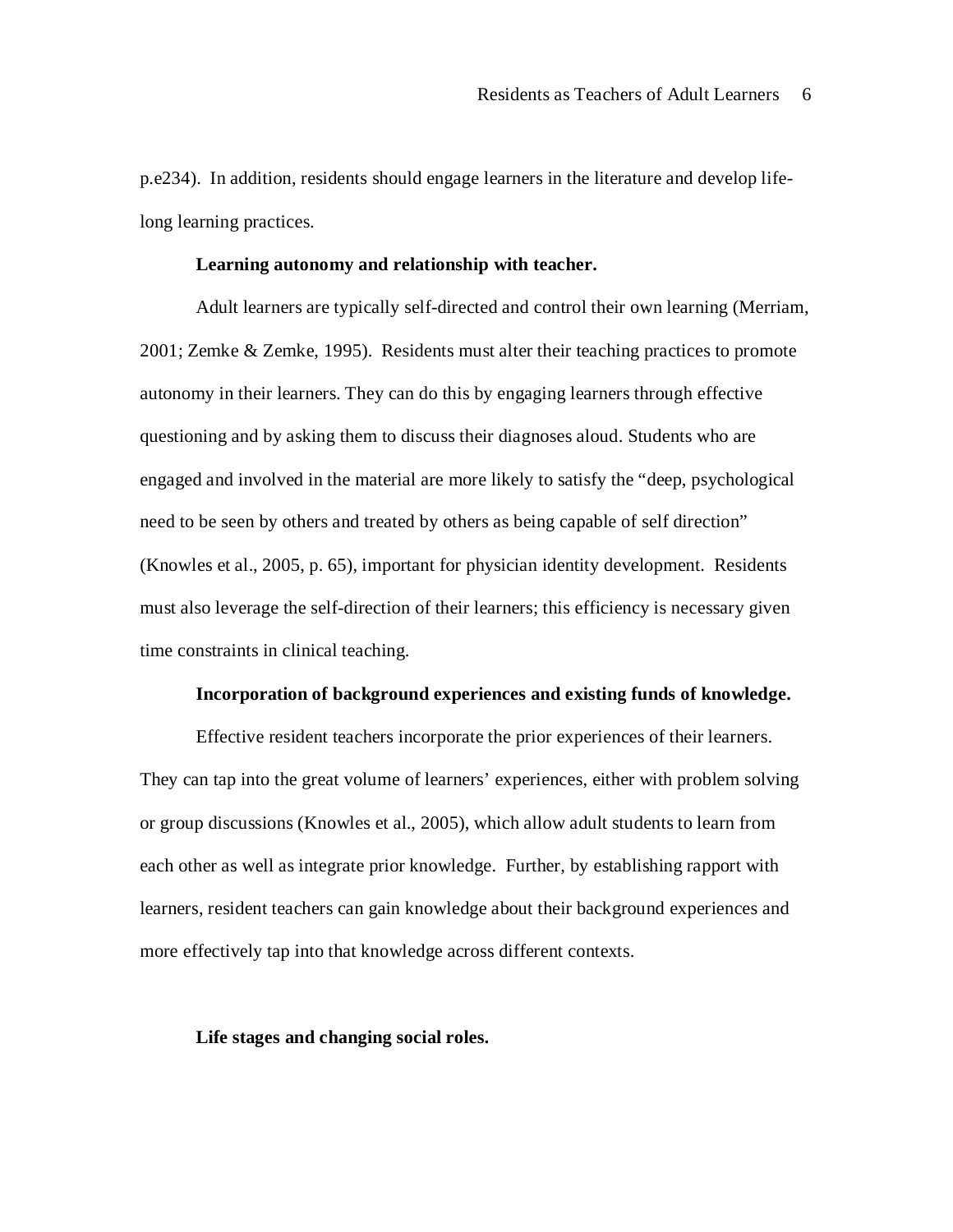Residents must remain cognizant of the developmental stages of their learners and be aware of the factors that contribute to a positive climate for learning. A positive climate can help junior learners navigate changing personal and professional roles. Role modeling is a form of informal teaching. Because residents may draw on their recent memories of medical school, they have greater ability to relate to the learning needs of medical students and naturally create a more positive learning climate for them (Weissman, Bensinger, & Koestler, 2006) which promotes "educational growth" (Hatem, 2003, p. 711).

## **Life-centered and problem-centered learning.**

By keeping their teaching problem-centered and distilled to relevant points, residents can make learning immediately applicable to real-life, especially in patient care. Defining specific goals and objectives for the student makes the relevance of material more apparent, and summarizing into take-home points capitalizes on the problemcentered nature of the material. Resident teachers must also effectively demonstrate and teach clinical skills, as this is often most important to medical students.

# **General skills and characteristics.**

Several characteristics and skills associated with effective resident teachers support teaching from an adult learning perspective. Several authors noted the importance of communication skills, enthusiasm, and ethics; all of which play into teaching and rapport-building. Similarly, an understanding of leadership, learning theories, control, and how to promote understanding and retention were also identified as necessary skills (see Table 1).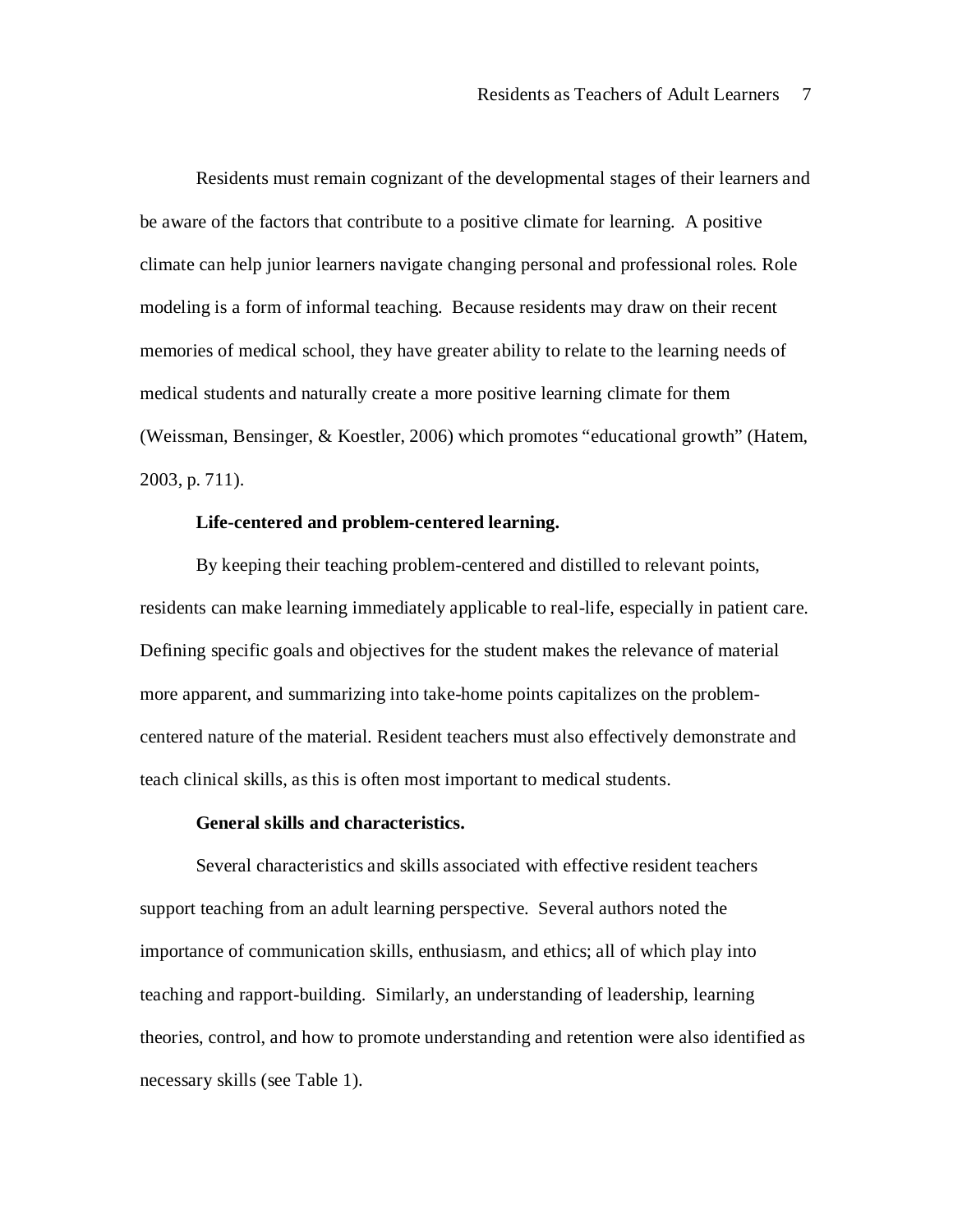These skills are associated with effective teachers across many settings, and their applicability to the andragogical model is more general rather than specific to a given tenet. Communication skills, for example, affect many items listed in the table and influence adult learning in many ways. In addition, enthusiastic resident teachers appear engaged and may be more willing to find the "teachable moments" than peers with less enthusiasm.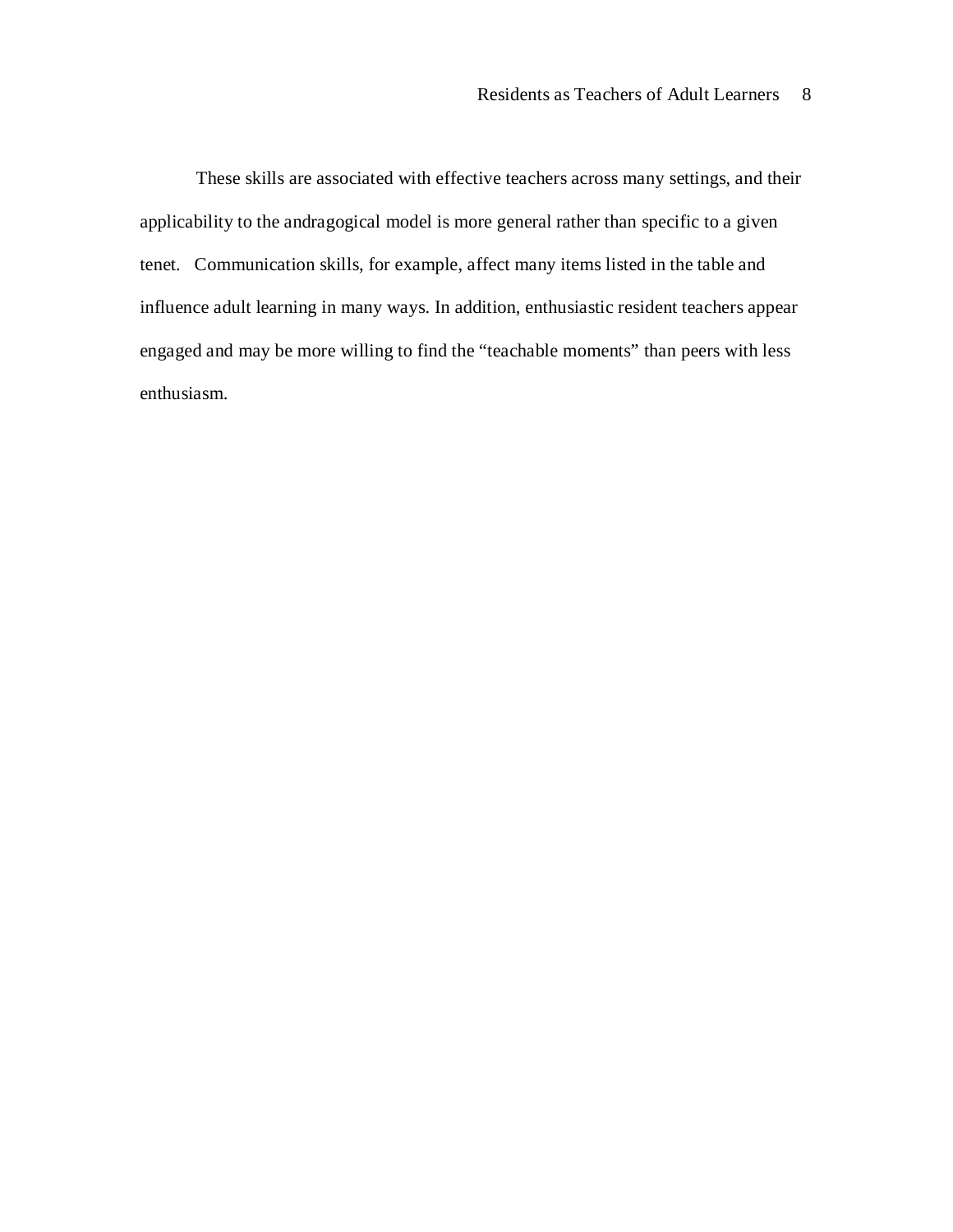| <b>Adult Learning Theory</b><br><b>Tenet</b>                  | <b>Resident Goal</b>                                                                                                                                 | <b>Resident Teaching Skill/Characteristic</b>                                                    | Cited by                               |
|---------------------------------------------------------------|------------------------------------------------------------------------------------------------------------------------------------------------------|--------------------------------------------------------------------------------------------------|----------------------------------------|
| 1. Need to know why and<br>self-discovery of learning<br>gaps | Encourage continual<br>knowledge development<br>through feedback and<br>assessment                                                                   | Give feedback                                                                                    | 4, 5, 6, 7, 10, 12, 13, 18, 21, 23, 25 |
|                                                               |                                                                                                                                                      | Encourage feedback from learners                                                                 | 10                                     |
|                                                               |                                                                                                                                                      | Fostering life-long learning                                                                     | 12,14,18                               |
|                                                               |                                                                                                                                                      | Assessing the learner's needs/knowledge                                                          | 6,7,21,25                              |
| 2. Learning autonomy and<br>relationship with teacher         | Allow learners a degree of<br>control and alter teaching<br>practices accordingly                                                                    | Engage and motivate the learner                                                                  | 14,25                                  |
|                                                               |                                                                                                                                                      | Leveraging self-direction to create teaching efficiency                                          | 24,28                                  |
|                                                               |                                                                                                                                                      | Effective questioning/Identify methods to improve student<br>learning                            | 5,12                                   |
|                                                               |                                                                                                                                                      | Ask learner to articulate his/her diagnosis or plan to encourage<br>self-control                 | 6                                      |
| 3. Incorporation of<br>background experiences                 | Leverage/manage<br>incorporation of prior<br>experiences                                                                                             | Apply teaching in different contexts                                                             | 10,29                                  |
|                                                               |                                                                                                                                                      | Effectively lead large and small group discussions                                               | 4,7,10                                 |
| and existing funds of<br>knowledge                            |                                                                                                                                                      | Establish rapport with the learner                                                               | 9                                      |
| 4. Life stages and changing<br>social roles                   | Remain cognizant of<br>individual and collective level<br>of life development and<br>understand what contributes to<br>a positive climate for change | Develop a learning community                                                                     | 9                                      |
|                                                               |                                                                                                                                                      | Encourage faculty reinforcement of desired teaching skills                                       | $\overline{5}$                         |
|                                                               |                                                                                                                                                      | Be a positive role model for students                                                            | 23,28                                  |
|                                                               |                                                                                                                                                      | Establish comfortable learning environment for students                                          | 5,9,10,12,26,28                        |
|                                                               |                                                                                                                                                      | Apply learning theory to teaching sessions                                                       | $\overline{10}$                        |
| 5. Life-centered and<br>problem-centered learning             | Keep teaching problem-<br>centered and distilled to most<br>relevant                                                                                 | Summarize teaching into take-home points into what is most<br>relevant                           | 6,7,14                                 |
|                                                               |                                                                                                                                                      | Effective skill instruction/teach content effectively                                            | 4, 5, 7, 14, 23, 26                    |
|                                                               |                                                                                                                                                      | Demonstrate clinical knowledge                                                                   | 4,26                                   |
|                                                               |                                                                                                                                                      | Involve the patient                                                                              | $\overline{13}$                        |
|                                                               |                                                                                                                                                      | Develop specific goals and objectives for the learner consistent<br>with what they need to learn | 7, 10, 12, 14, 18, 21, 28              |
|                                                               |                                                                                                                                                      | Capitalize on "teachable moments"                                                                | $\overline{29}$                        |
| 6. General skills and<br>characteristics                      | Incorporate effective teaching<br>practices                                                                                                          | <b>Communication skills</b>                                                                      | 23,26                                  |
|                                                               |                                                                                                                                                      | Enthusiasm                                                                                       | 13,26                                  |
|                                                               |                                                                                                                                                      | Ethics                                                                                           | $\overline{23}$                        |
|                                                               |                                                                                                                                                      | Knowledge of learning styles/theories                                                            | $\overline{23}$                        |
|                                                               |                                                                                                                                                      | Leadership                                                                                       | $\overline{23}$                        |
|                                                               |                                                                                                                                                      | Promote understanding and retention                                                              | 18                                     |
|                                                               |                                                                                                                                                      | Control the teaching session                                                                     | 10,18                                  |

Table 1. Effective resident teacher characteristics and skills, organized by tenets and goals consistent with adult learning theory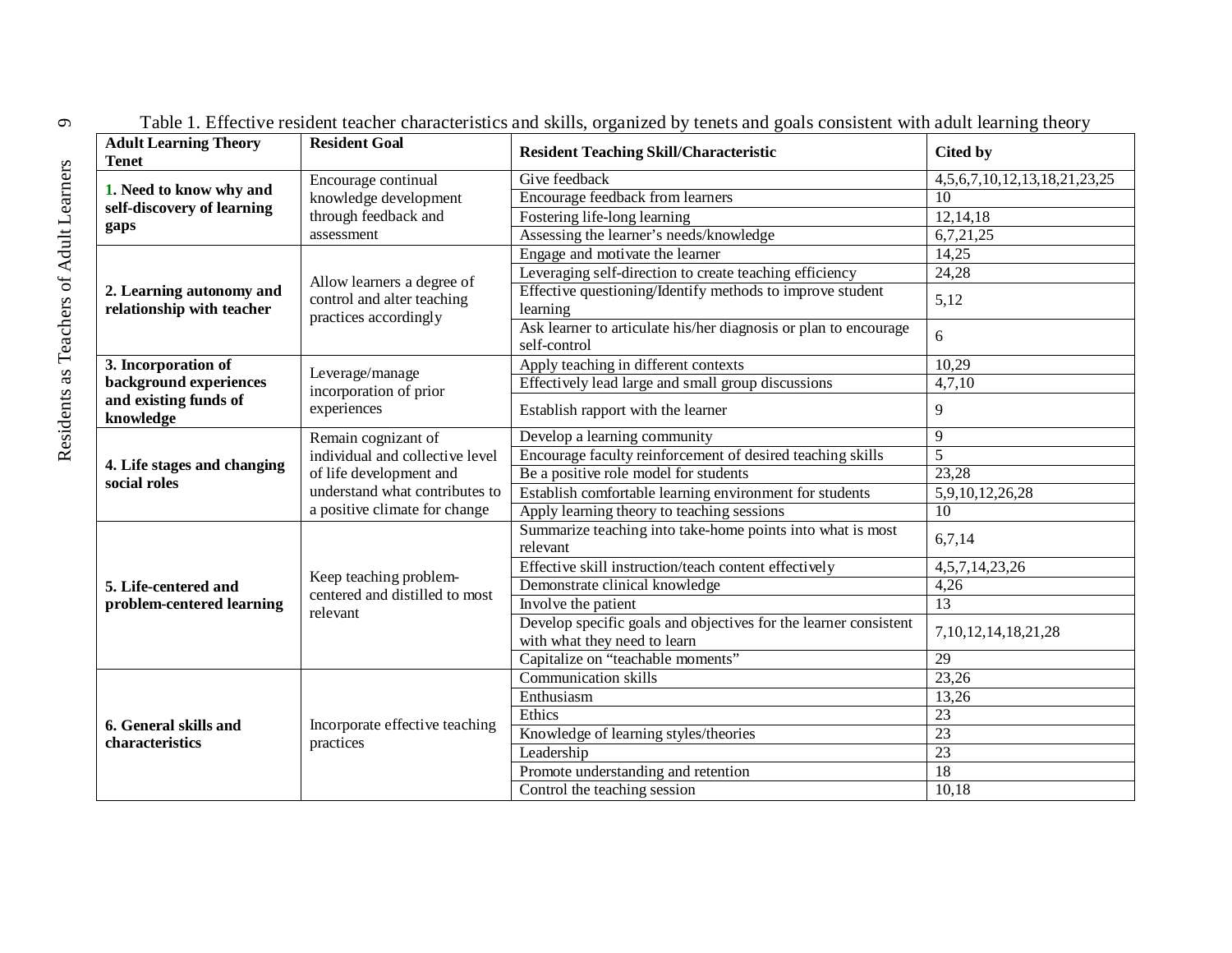## **Discussion**

This study is significant because it draws a clear and specific connection between andragogy and medical education. Given the amount of time residents teach, it is important to train them in adult learning principles and techniques. To do this, attending faculty must also be facile with learning theory, but faculty development programs often focus on teaching techniques rather than underlying constructs. Where resident teaching does not incorporate adult learning tenets, it may very well cause role conflict with junior learners. We advance that teaching skills should be more clearly conceptualized for faculty and residents and incorporated into their respective curricula. It is also important for residents to explore their own assumptions about teaching and learning that affect their RastT role.

Further research on resident teaching should progress in several areas. First, education researchers should investigate how well-prepared residents feel to act in their role as teachers. This information would further inform curriculum development and benefit residents and their adult learners alike; it would also benefit patients since physicians would be well-served to view their adult patients as adult learners. Second, future research may study the potentially conflicting roles of residents as both learners and teachers. Heflin et al. (2009) argued that "residents must first grasp the fundamental principles of learning theory as well as their own learning style and account for these in a variety of teaching situations" (p. e237). Third, medical education should examine and re-imagine its core values and assumptions about teaching that de-emphasize the role of sound learning theory as curriculum foundation. We anticipate sweeping changes to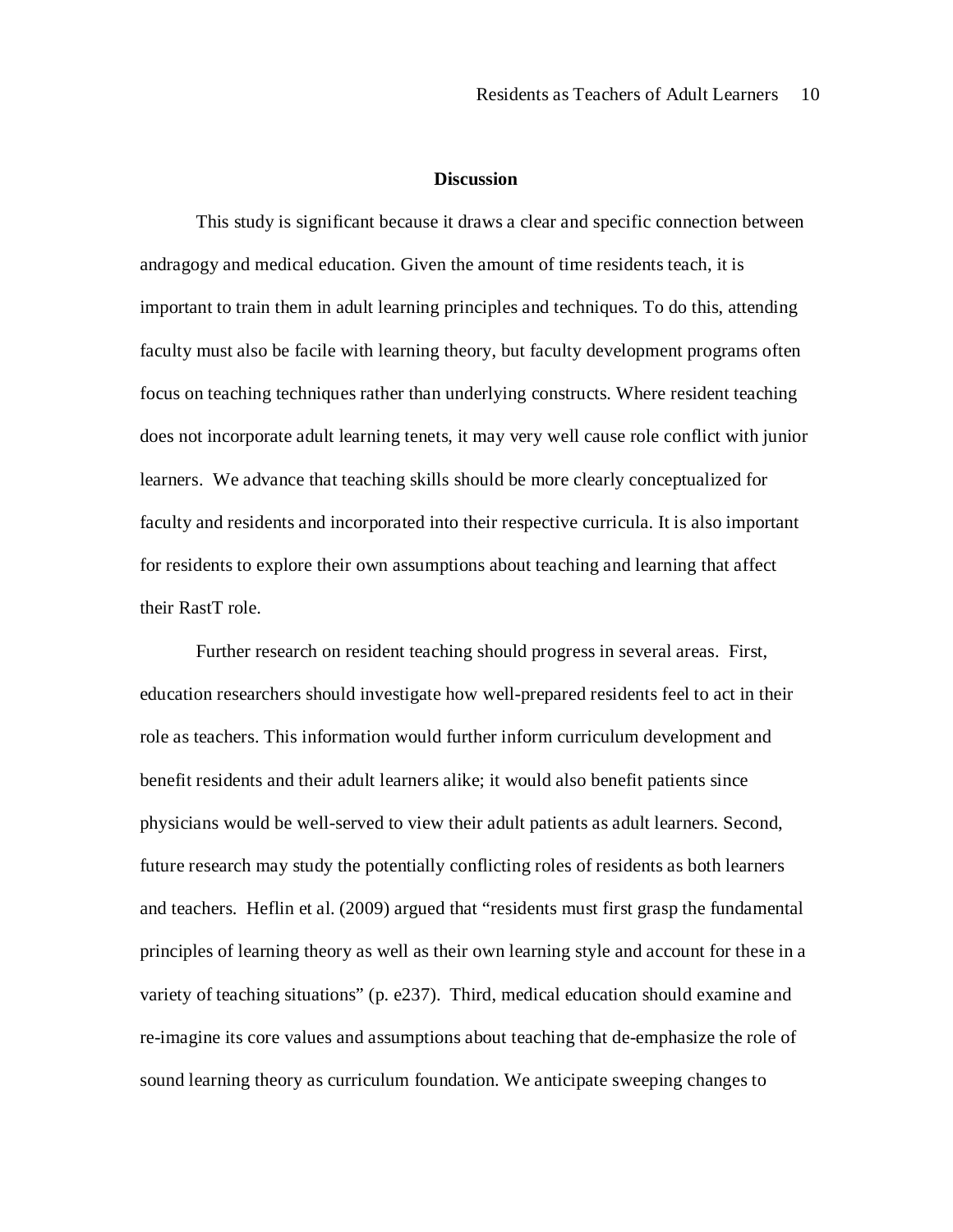medical education in the coming decade, and the role of education research and development should become even more important to the field and to AMCs.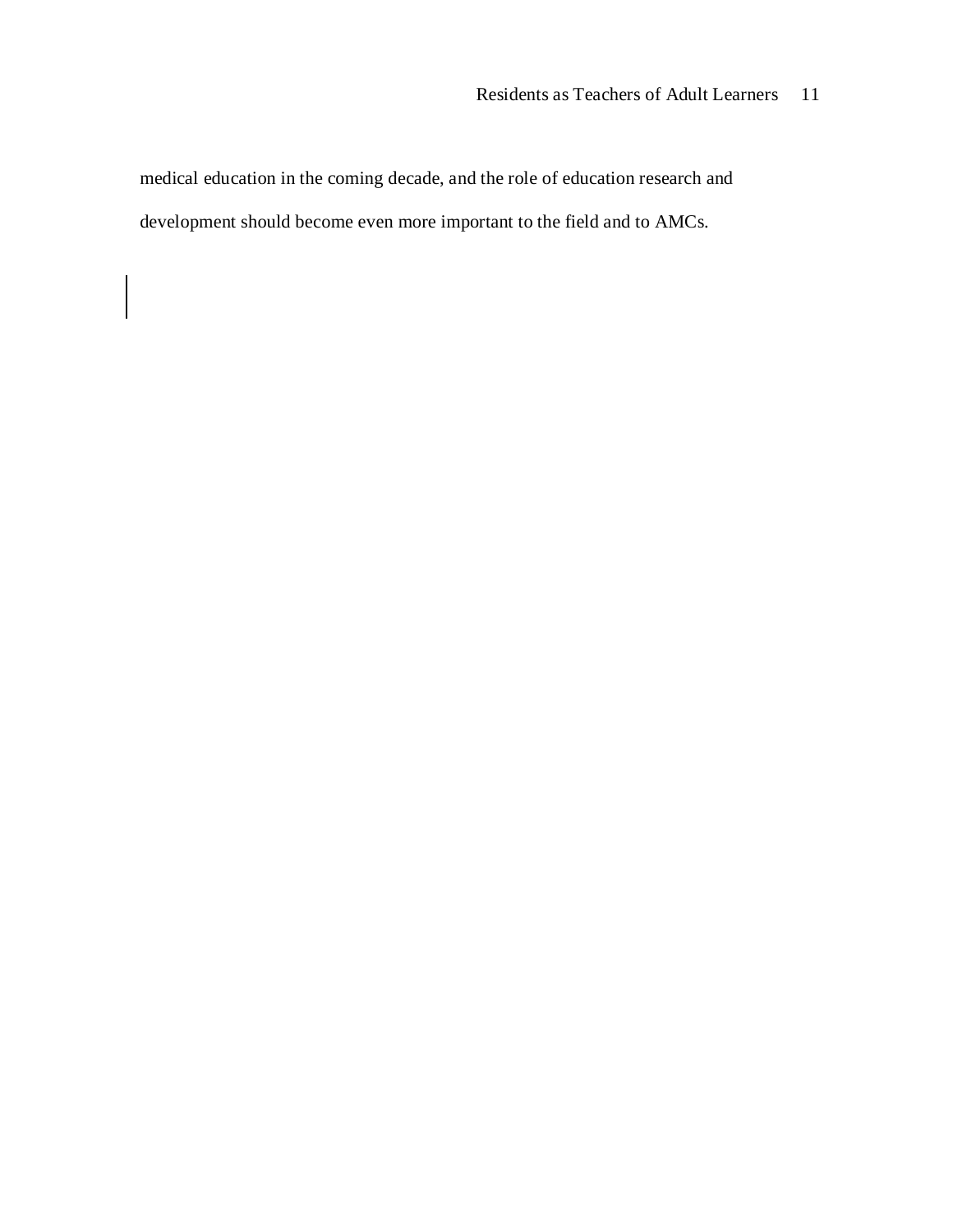### **References**

- 1. Bennett, E. E., O'Reilly, J., & Campfield, T. (2010). Virtual reflections: Ethical dilemmas of third-year medical students in an academic medical center. In the proceedings of the Academy of Human Resource Development's 2010 International Conference in the Americas. Knoxville, TN: AHRD.
- 2. Christensen, C.M., Grossman, J.H., & Hwang, J. (2009). *The innovator's prescription: A disruptive solution for health care.* New York, NY: McGraw Hill.
- 3. Cooper, H.M. (1982). Scientific guidelines for conducting integrative research reviews, *Review of Educational Research*, 52(2), 291-302.
- 4. Farrell, S.E., Pacella, C., Egan, D., Hogan, V., Wang, E., Bhatia, K., & Hobgood, C.D., (2006). Resident-as-teacher: A suggested curriculum for emergency medicine, *Academic Emergency Medicine*, 13(6), 677-679.
- 5. Frattarelli, L.C., & Kasuya, R. (2003). Implementation and evaluation of a training program to improve resident teaching skills, American Journal of Obstetrics and Gynecology, 189(3), 670-673.
- 6. Furney, S.L., Orsini, A.N., Orsetti, K.E., stern, D.T., Gruppen, L.D., & Irby, D.M., (2001). Teaching the one-minute preceptor: A randomized controlled trial, Journal of General Internal Medicine, 16, 620-624.
- 7. Gaba, N.D., Blatt, B., Macri, C.J., & Greenberg, L. (2007). Improving teaching skills in obstetrics and gynecology residents: Evaluation of a residents-as-teachers program. *American Journal of Obstetrics & Gynecology*, 196, 87.e1-87.e7.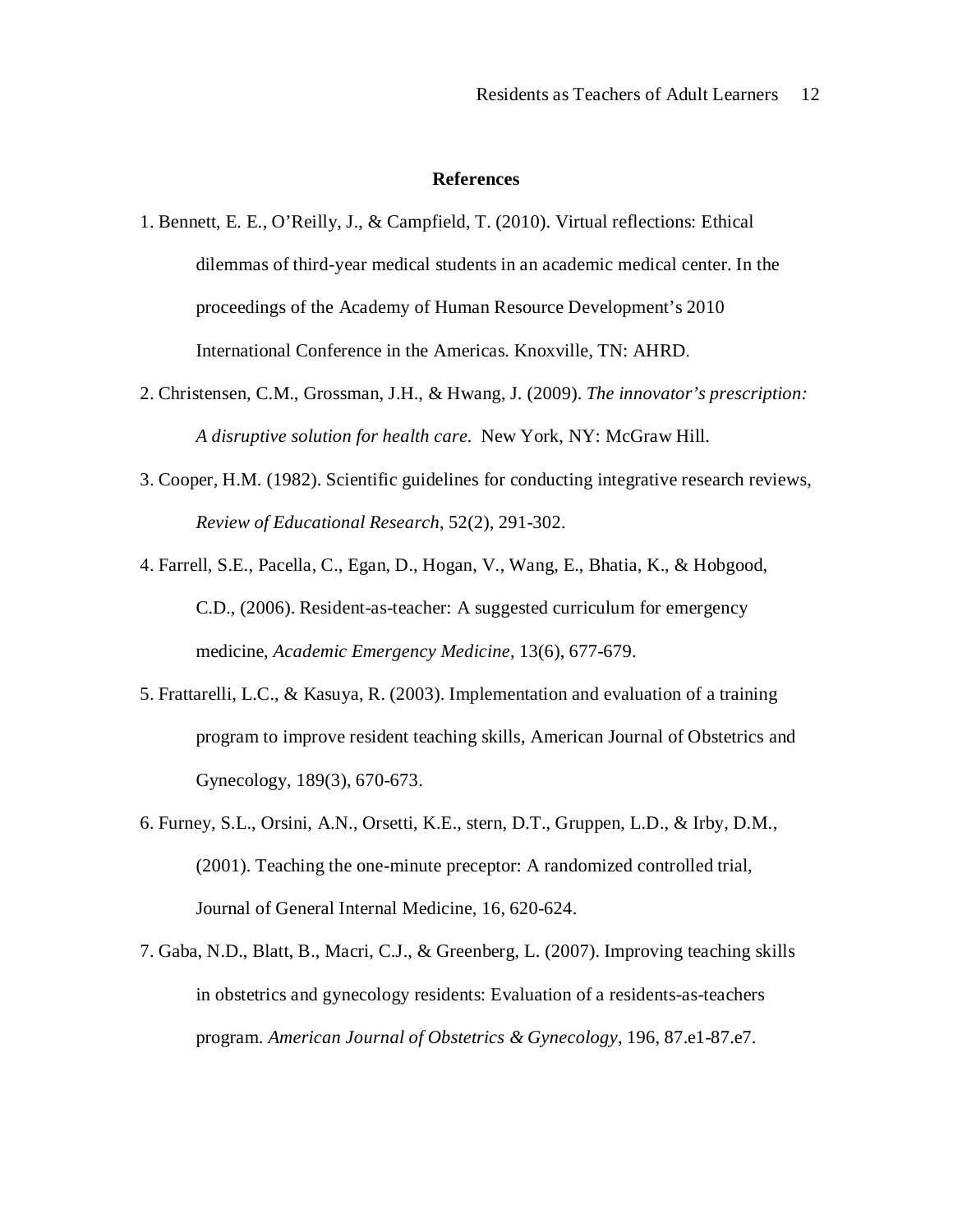- 8. Greenberg, L.W., Goldberg, R.M., & Jewett, L.S. (1984). Teaching in the clinical setting: factors influencing residents' perceptions, confidence and behaviour, *Medical Education*, 18, 360-365.
- 9. Hatem, C.J. (2003). Teaching approaches that reflect and promote professionalism, *Academic Medicine*, 78(7), 709-713.
- 10. Heflin, M.T., Pinheiro, S., Kaminetzky, C.P., & McNeill, D. (2009). 'So you want to be a clinician-educator…': Designing a clinician-educator curriculum for internal medicine residents. *Medical Teacher*, 31, e233-e240.
- 11. Hill, A.G., Yu, T., Barrow, M., & Hattie, J. (2009). A systematic review of residentas-teacher programmes, *Medical Education*, 43, 1129-1140.
- 12. Ilgen, J.S., Takayesu, J.K., Bhatia, K., Marsh, R.H., Shah, S., Wilcox, S.R., Krauss, W.H., & Nadel, E.S. (In press). Back to the bedside: The 8-year evolution of a resident-as-teacher rotation, *The Journal of Emergency Medicine*.
- 13. Irby, D.M. (1994). What clinical teachers in medicine need to know. *Academic Medicine*, 69(5), 333-342.
- 14. James, M.T., Mintz, M.J, & McLaughlin, K. (2006). Evaluation of a multifaceted "Resident-as-Teacher" educational intervention to improve morning report, *BMC Medical Education*, 6, 20-26.
- 15. Knowles, M. S. (1984). *Andragogy in action: Applying modern principles of adult education*. San Francisco, CA: Jossey Bass.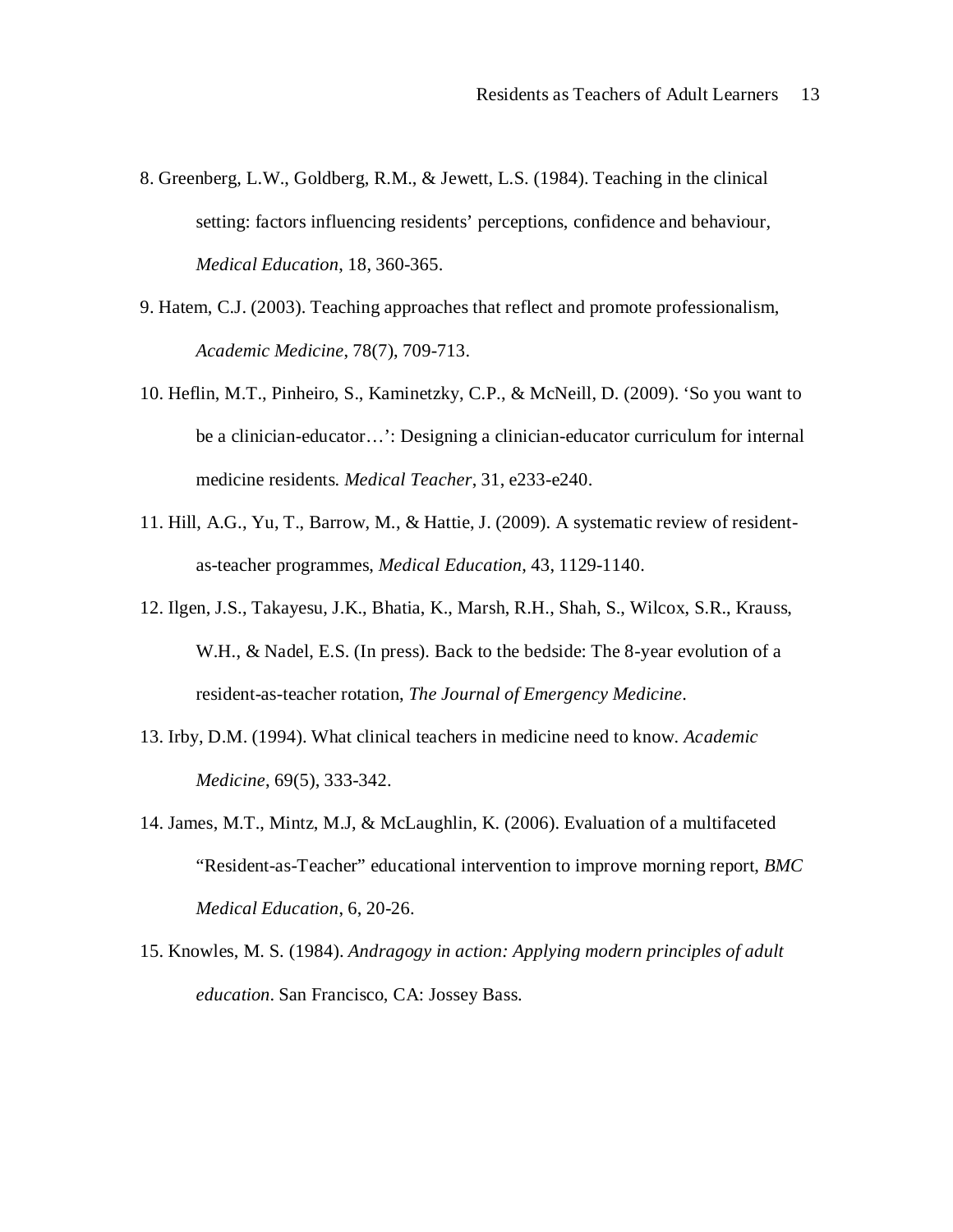- 16. Knowles, M.S., Holton, E.F., & Swanson, R.A. (2005). *The adult learner: the definitive classice in adult education and human resource development (sixth edition)*. Burlington, MA: Elsevier.
- 17. Kolb, D. A. (1984). *Experiential learning: Experience as the source of learning and development*. Upper Saddle River, NJ: Prentice Hall.
- 18. Litzelman, D.K., Stratos, G.A., Marriott, D.J., & Skeff, K.M. (1998). Factorial validation of a widely disseminated educational framework for evaluating clinical teachers. *Academic Medicine*, 73(6), 688-695.
- 19. Merriam, S. (2001). Andragogy and self-directed learning. *New Directions in Adult and Continuing Education, 89*(Spring).
- 20. Merriam, S.B., Caffarella, R.S., & Baumgartner, L.M. (2007). *Learning in adulthood: A comprehensive guide (third edition)*.San Francisco, CA: Jossey-Bass.
- 21. Pasquale, S.J., & Cukor, J. (2007). Collaboration of junior students and residents in a teacher course for senior medical students, *Medical Teacher*, 29, 572-576.
- 22. Post, R.E., Quattlebaum, G., & Benich, J.J. (2009). Residents-as-teachers curricula: A critical review, *Academic Medicine*, 84(3), 374-380.
- 23. Sanchez-Mendiola, M., Graue-Wiechers, E.L., Ruiz-Perez, L.C., Garia-Duran, R., & Durante-Montiel, I. (2010). The resident-as-teacher educational challenge: A needs assessment survey at the National Autonomous University of Mexico Faculty of Medicine, *BMC Medical Education*, 10, 17-28.